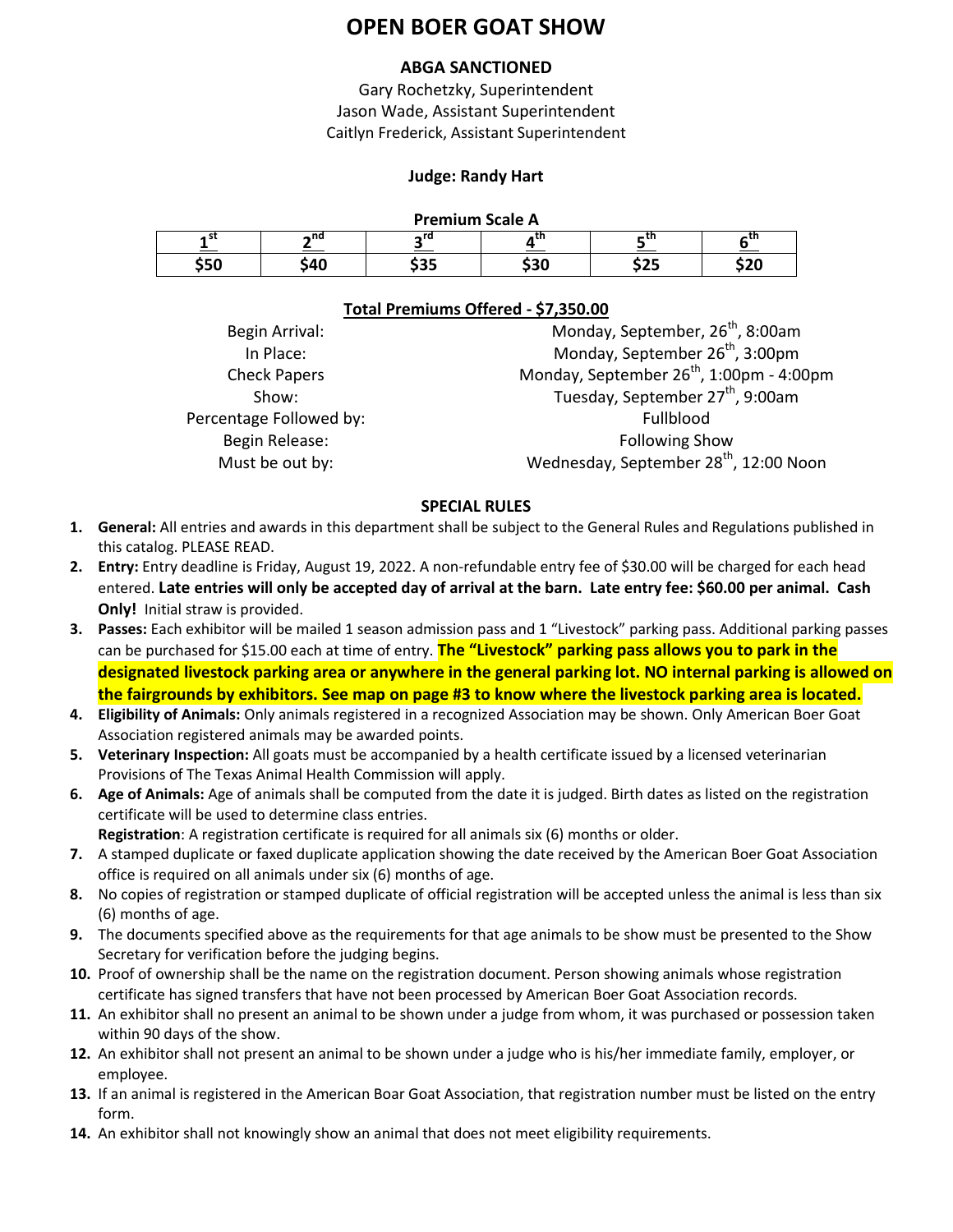#### **Open Boer Goat Show Cont'd**

- **15. Classes:** Classes are available for Percentage and Fullblood. Percentage classes are for goats 50% to 87.5% Boer; Full blood classes are for female goats that are 15/16 blood (93.7%) and higher and 31/32 blood (96.88%) and higher for male goats. Progeny will not be allowed in the ring.
- **16. Breeding:** All animals must be registered or purebred or percentage blood Boer goats and the registration papers and tattoo(s) or other means of permanent identification approved by the Superintendent or the Assistant Superintendent before the animals enter the show ring.
- **17. Tattoos:** All goats must have legible tattoo(s) or other means of permanent identification that matches the one(s) on its registration certificate or the animal will not be shown.
- **a.** Judge will check tattoos
- **18. Heelers:** Heelers will not be allowed in the show ring.
- **19. Abnormality:** Any goat showing any pronounced defect of abnormality will be barred from showing in any of the breeding classes.
- **20. Fitting:** Fitting will be left up to the discretion of the exhibitor. No artificial coloring will be allowed.
- **21. Females:** Any female over 24 months of age that has not kidded will not be allowed to show.
- **22. Check In:** All exhibitors not checked in or that have not notified the superintendent with sufficient cause by check in deadline, will be disqualified.
- **23. Herdsman Award:** \$25 Plus Banner

### **BOER GOAT PREMIUM SCHEDULE**

| <b>DIVISION 22</b> |  |
|--------------------|--|
|--------------------|--|

| <b>Class: Percentage Boer Does</b>                               | <b>Premium</b>  |
|------------------------------------------------------------------|-----------------|
| 01 - Doe kids, 0 to under 3 months of age (6/30/22 to 9/29/22)   | A               |
| 02 - Doe kids, 3 to under 6 months of age (3/30/22 to 6/29/22)   | A               |
| 03 - Doe kids, 6 to under 9 months of age (12/30/21 to 3/29/22)  | A               |
| 04 - Doe kids, 9 to under 12 months of age (9/30/21 to 12/29/21) | A               |
| 05 - Junior Grand Champion - Percentage Doe                      | $$100 + Banner$ |
| 06 - Junior Reserve Grand Champion - Percentage Doe              | \$50 + Banner   |
| $07 -$ Does, 12 to under 16 months of age (5/30/21 to 9/29/21)   | A               |
| 08 - Does, 16 to 20 months of age (1/30/21 to 5/29/21)           | A               |
| 09 - Does, 20 to under 24 months of age (9/30/20 to 1/29/21)     | A               |
| 10 - Yearling Grand Champion - Percentage Doe                    | $$100 + Banner$ |
| 11 - Yearling reserve Grand Champion - Percentage Doe            | \$50 + Banner   |
| 12 – Does, 24 to under 36 months of age (9/30/19 to 3/29/20)     | A               |
| 13 – Does, 3 to under 4 years of age (9/30/18 to 9/29/19)        | A               |
| 14 – Does, 4 years and older (Prior to and including 9/29/18)    | A               |
| 15 - Senior Grand Champion - Percentage Doe                      | $$100 + Banner$ |
| 16 - Senior Reserve Grand Champion - Percentage Doe              | \$50 + Banner   |
| 17 - Overall Grand Champion - Percentage Doe                     | <b>Banner</b>   |
| 18 - Overall Reserve Grand Champion - Percentage Doe             | <b>Banner</b>   |